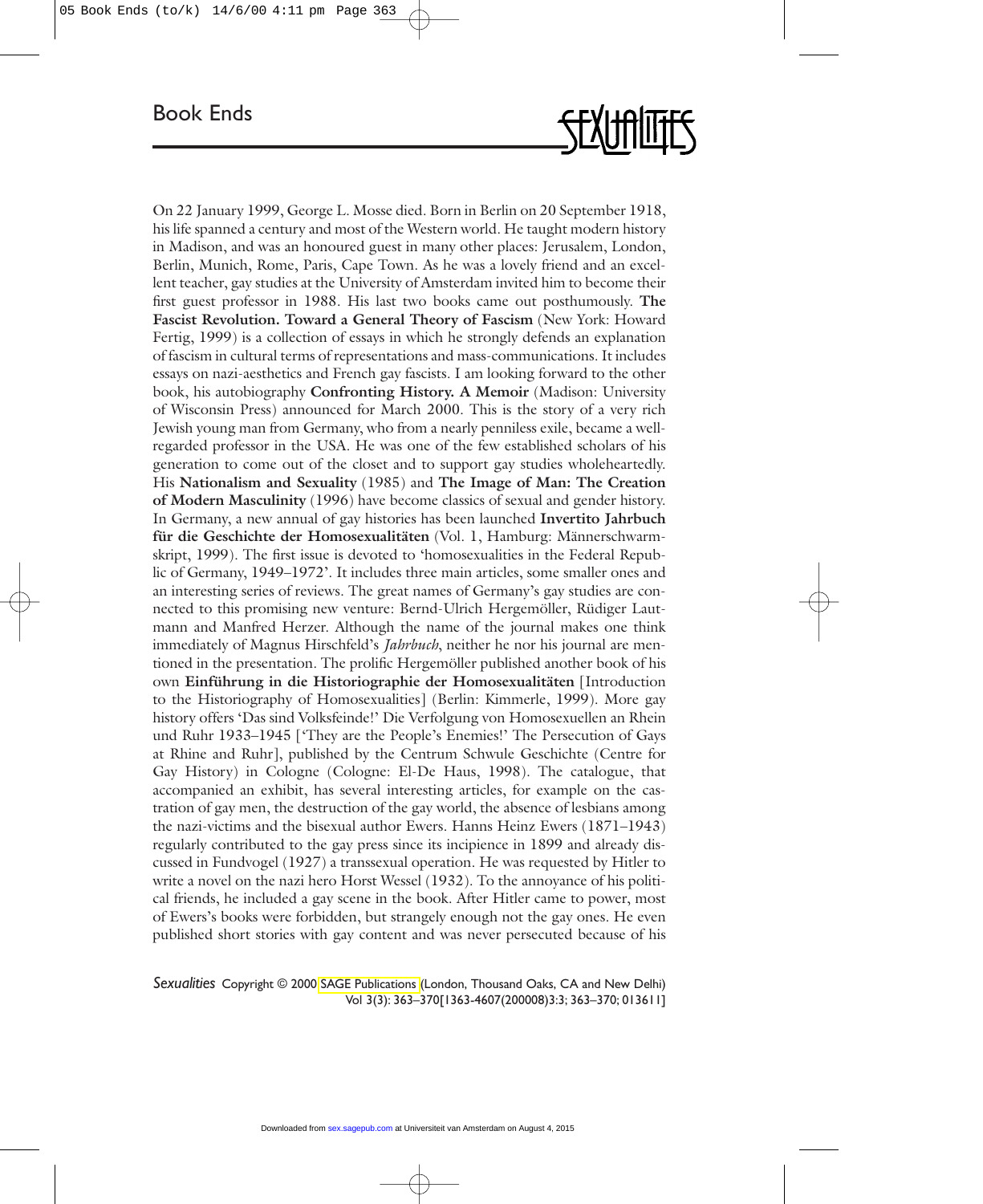gay affairs. He died in oblivion during the war. Hitler himself is the subject of **Homo Hitler** by Manfred Koch-Hillebrecht (Munich: Seidler, 2000). The author has sampled all quotations that point to Hitler's sexual orientation, but they do not prove much except that many people pondered the sexual orientation and practice of this queerly single person. The two expensive volumes of Jody Skinner on **Bezeichnungen für das Homosexuelle im Deutschen** [Terms for Gayness] in German (Essen: Die Blaue Eule, 1999) propose a very interesting lexicological analysis of the terminology and, the second one, a dictionary of numerous words and paraphrases. Germans have an obsession with 'Arsch und Dreck' (asshole and shit) and have many more words for feminine than for masculine gays. Although the books are very rich in content, one would have liked more information, for example on the first appearances of such terms. They really belong in every gay research library because so many sex-words have German origins. The author is, however, of the opinion that French and English have contributed much more to gay terminologies.

Rich and well documented is Gregory Pflugfelder's **Cartographies of Desire. Male–Male Sexuality in Japanese Discourse, 1600–1950** (Berkeley: California University Press, 1999). He discusses the early-modern popular and modern legal and medical discourses on male–male relations. Shudo and kabuki, relations between older and younger males, were in general well respected in Edo-times but lost their eminent place from the 18th century onwards. In the late 19th century, Japan followed occidental examples and had, for a short time, an anti-sodomy statute while in the 20th century medicine took the central discursive place. Jeremy Seabrook's survey of gay men in Delhi, **Love in a Different Climate. Men Who Have Sex with Men in India** (London/New York: Verso, 1998) is as superficial as Pflugfelder's book is profound. Seabrook does not know the local language and has no idea about the subtleties of gay terminology or the difference between gender and sexuality. His idealization of same-sex relations in India is contradicted by many of his own examples of anti-homosexual attitudes.

Robert W. Bailey's **Gay Politics, Urban Politics. Identity and Economics in the Urban Setting** (New York: Columbia University Press, 1999) is useful for those who are interested in detailed analyses of contemporary gay urban politics in the USA. Regrettably, he touches mostly upon the more boring topics such as mayoral elections and domestic partnerships. Co-editor of *Sexualities*, Peter M. Nardi, published **Gay Men's Friendships: Invincible Communities** (Chicago and London: University of Chicago Press, 1999). This important book starts with an unfortunately limited historical overview of the literature of friendship that leaves out important German traditions from the Enlightenment and Romanticism. The main body of this book is both a quantitative and qualitative survey of friendships among gay men. The study mirrors the problem of friendship: you never know what it means. Some people call their lovers friends while others think a single email establishes intimacy. Nardi has several strong examples of close bonds between gay men, one indeed based solely on the ephemerality of internet exchanges. The most eminent French researcher of sodomites, Michel Rey, died of AIDS in 1993 whilst working on a study of the history of friendship. His unfinished work was edited by Anne-Sophie Perriaux and published by the European University Institute in Florence: **L'amitié à la Renaissance. Italie, France,**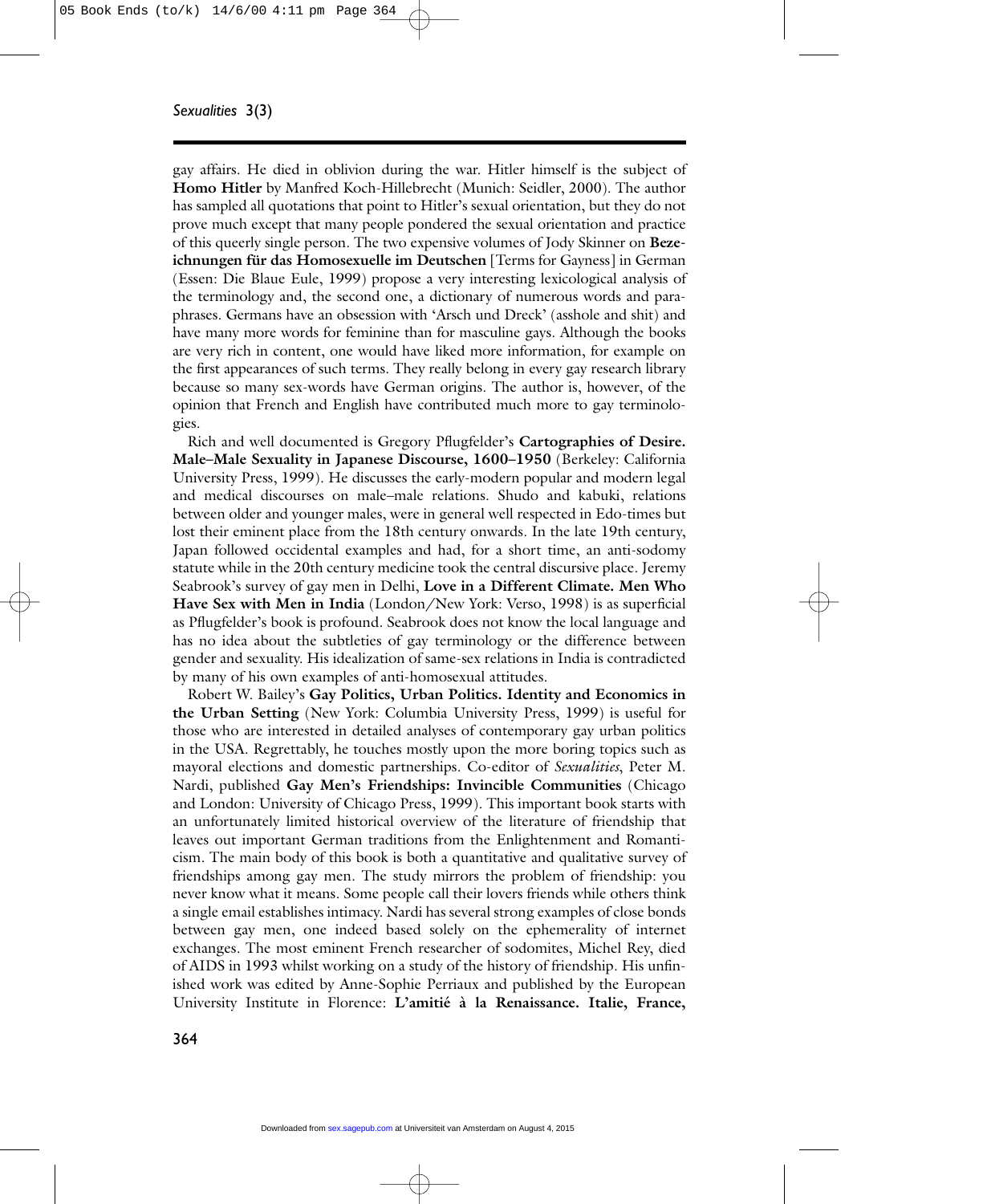**Angleterre** [Friendship in the Renaissance. Italy, France, England] (San Domenico, 1999). Unfortunately, the booklet consists of too many unfinished notes and quotes while conclusions are limited to a beautiful citation from Pascal. Claude Guillon praises in **Le siège de l'âme. Éloge de la sodomie** [The Siege of the Soul. Eulogy of Sodomy] (Paris: Zulma, 1999) mostly heterosexual sodomy. The small booklet offers a wide range of interesting texts from Aquino to Sade, and is what it promises: a celebration of anal sex. Few books had achieved this before, and surprisingly it is once more a 'French' essay. The closest to come to this are primarily gay books like Guy Hocquenghem's **Le désir homosexual** (1974) and Paul Hallam's **The Book of Sodom** (1993). Michel Foucault's biographer, Didier Eribon, examines, in his **Réflexions sur la question gay** (Paris: Fayard, 1999), the unfavourable social conditions in which French gay men live. It is a hybrid work that contains historical inquiry and contextual analysis of the lives and literary works of Wilde, Proust and Gide while it ends with Foucault and the meaning of his philosophy for gay men. The book, that offers some sharp observations on contemporary gay culture, is a bestseller in Paris. Foucault's friend and neighbour Hervé Guibert (1955–1991), who wrote a novel on the philosopher's final disease and sadomasochistic preferences, has himself become the object of biography. François Buot's **Hervé Guibert. Le jeune homme et la mort** [Hervé Guibert. The Young Man and Death] (Paris: Grasset, 1999) is shallow and adds little to our knowledge of the angelic Guibert that we did not already know from his many novels and interviews. His life was a shorter and more exhibitionistic version of Foucault's, while he wrote novels instead of philosophy. His prior interest in gay cruelties has been overshadowed by his later status as a well-known French AIDS patient.

In **Pictures and Passions. A History of Homosexuality in the Visual Arts** (New York: Viking, 1999), James M. Saslow proffers a well researched and illustrated history of male and female homosexuality from the earliest times until the present day. Debora Bright edited **The Passionate Camera: Photography and Bodies of Desire** (New York: Routledge, 1998) that gives a wide-ranging overview of mostly queer photography, from its initial days to contemporary work, from body building and Pierre Molinier to Rock Hudson and lesbian chic. One article concerns David Wojnarowicz who is also the subject of a beautiful exhibit catalogue **Fever. The Art of David Wojnarowicz**, edited by Amy Scholder (New York: Rizzoli, 1999). The reprint of **Images of Lust. Sexual Carvings on Medieval Churches** (London: Routledge, 1986/1999) by Anthony Weir and James Jerman has a surprising overview of sexually explicit sculptures from a religion that rejected many forms of sexuality but showed it as a pedagogical enterprise to deter the believers from sinning. There are several richly illustrated books on the history of the gay movement. Nearly five years after the exhibit in New York celebrating the 25th anniversary of the Stonewall riots, a catalogue was published entitled **Becoming Visible. An Illustrated History of Lesbian and Gay Life in Twentieth-Century America**, edited by Molly McGarry and Fred Wasserman (New York: Penguin Studio, 1998). The Berlin 'Schwules Museum' had an exhibit and catalogue edited by Karl-Heinz Steinle on **Der Kreis: Mitglieder, Künstler, Autoren** [The Circle: Members, Artists, Authors] (Berlin: Rosa Winkel, 1999). This Swiss gay movement existed from 1932 until 1965 and was founded by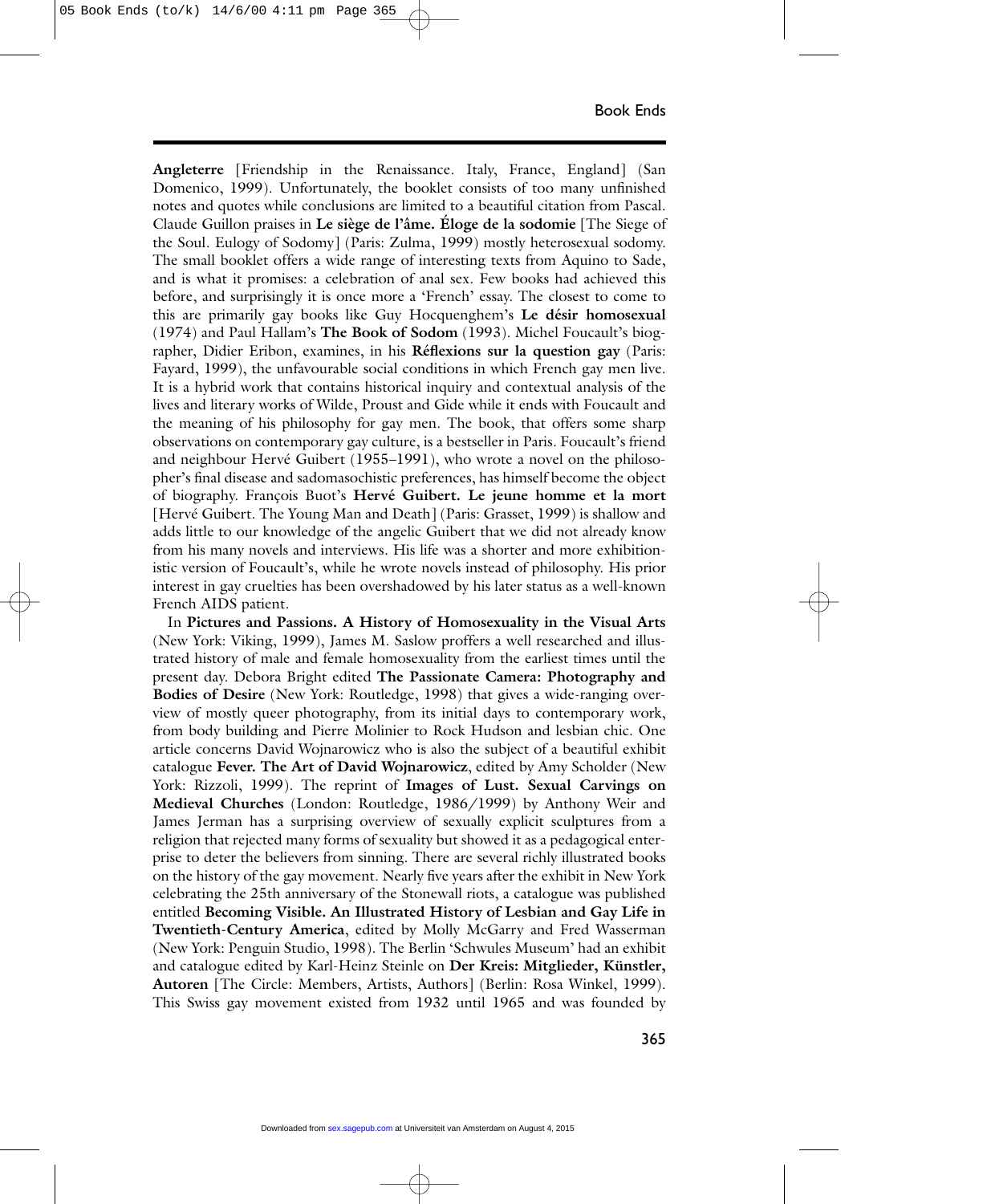lesbian Anna Vock, although soon taken over by gay Karl Meier, who presided over it up until its demise. Its fame stemmed especially from its journal of the same name, that became trilingual (German, French, English) after the Second World War and published articles by well-known authors such as Jean Cocteau and Samuel Steward. During the nazi period it was the only gay journal anywhere in the world, bridging the times of Weimar and the sexual revolution of the 1960s. The post-war period of the journal is the subject of a monograph by Hubert Kennedy, **Der Kreis – Le Cercle – The Circle. Eine Zeitschrift und ihr Programm** [A Journal and Its Programme] (Berlin: Rosa Winkel, 1999), published in English as a speical issue of the *Journal of Homosexuality*. This book has detailed information on authors, photographers and themes of Der Kreis. Both books are well illustrated, in the tradition of the journal that in the 1950s published three separate volumes full of seductive pictures and drawings.

Laurence Senelick edited **Lovesick: Modernist Plays of Same-sex Love, 1894–1925** (London/New York: Routledge, 1999). Apart from skilful introductions, notes and an afterword by the editor, the book includes 'The Blackmailers' by John Gray and Marc-André Raffalovich, 'At Saint Judas's' by Henry Blake Fuller, 'Mistakes' by Herbert Hirschberg, 'The Dangerous Precaution' by Mikhail Kuzmin, 'The Gentleman of the Chrysanthemums' by Carle Dauriac and 'Ania and Esther' by Klaus Mann. Kuzmin (1872–1936) is the subject of a fulllength biography, **Mikhail Kuzmin. A Life in Art**, by John E. Malmstad and Nikloy Bogomolov (Cambridge, MA: Harvard University Press, 1999). This excellent and inspiring biography illustrates that the situation of gay Kuzmin, who had leftist inclinations, worsened immediately after the Bolsheviks took power. This fine poet established his fame in the Russian 'Silver Age' with his gay novel **Wings** (1906) but saw his possibilities of work and life slowly diminish after the communist revolution. Just after he died, his circle of mostly gay friends was murdered or sent off to concentration camps. This biography makes very clear that the situation for a gay man like Kuzmin did not ameliorate after the revolution, but only deteriorated gradually and became very terrible indeed. Laurie Essig studied the other end of communist times for her **Queer in Russia. A Story of Sex, Self, and the Other** (Durham, NC: Duke University Press, 1999). Its central themes are the rise of a gay and lesbian movement in Russia with support from the West after the fall of communism; its subsequent decline and its more recent incorporation into nationalist politics that once again silence same-sex desires. Essig describes how nationalist leader Zhirinovskii cares little to be found in bed with male beauties while Ed Limonov, once bohemian novelist, now fights along with the Serbs, completely denying his gay past and enjoying the 'brotherhood of raw masculine revolutionaries'. A comparison with Germany in the 1920s might be interesting. Essig tells the story of how homosexual men were criminalized before 1989 and decriminalized afterwards. Women with same-sex desires were medicalized and often underwent transsexual surgery while they continued to define themselves as transsexuals. This transgender topic apparently pleases Essig, who has a picture of herself in male dress on the front cover and a queer story of herself engendered as a man cruising gay spots and being raped there. This amazing but unbalanced book offers too little of queer life outside Russia's capital while the author neglects many important topics.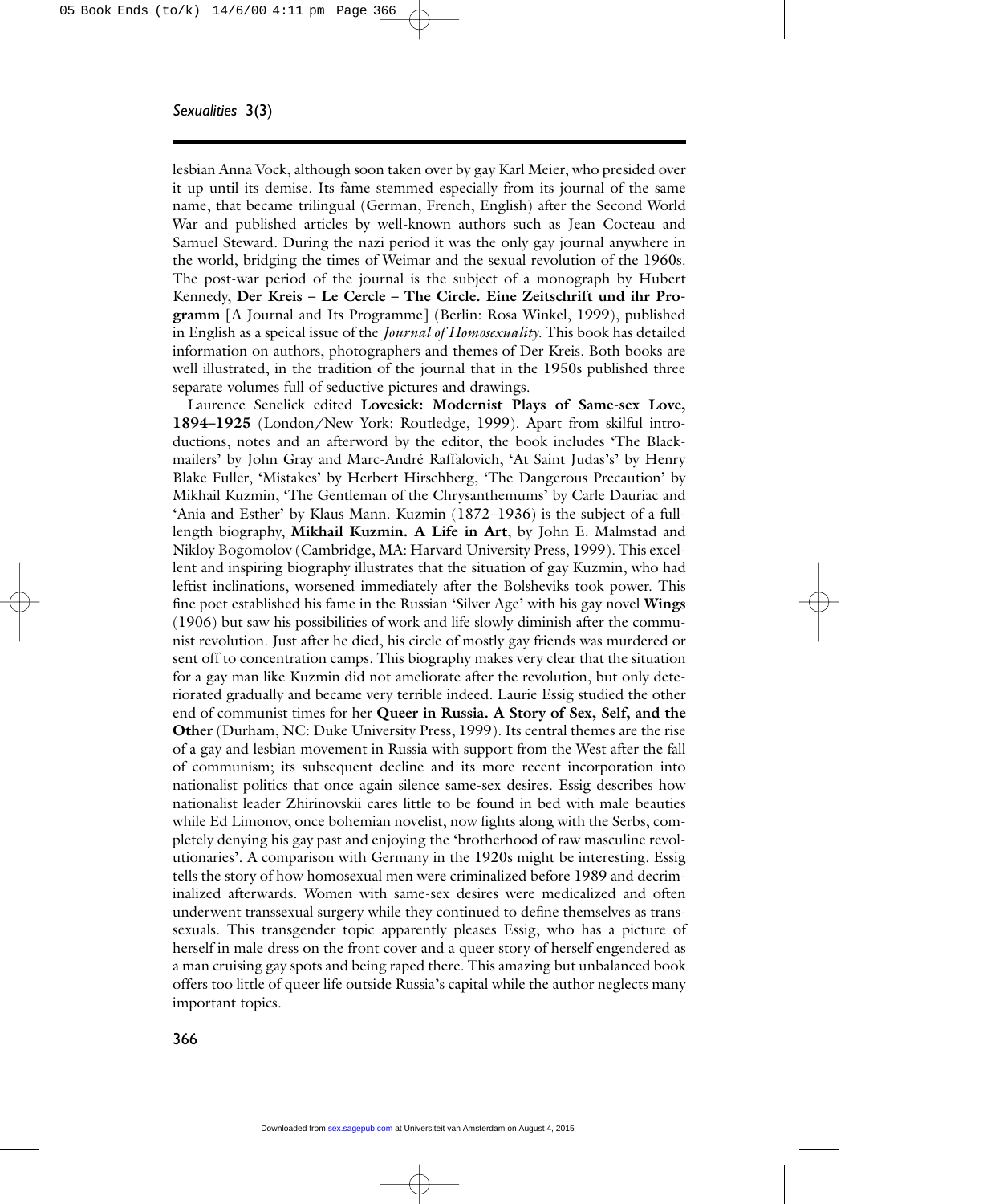José Antonio Nieto edited **Transexualidad, transgenerismo y cultura. Antropologia, identidad y género** (Madrid: Talas, 1998) with articles by the editor, Anne Fausto-Sterling, Vern Bullough, Dave King, Richard Ekins, Bernice Hausman, Eli Coleman, Louis Gooren, Unni Wikan and others which brings together the different perspectives on transsexuality and transgenderism in one book for the Spanish market. Jay Prosser focuses in **Second Skins: The Body Narratives of Transsexuality** (New York: Columbia University Press, 1998) on the stories of transsexuals. He criticizes an easy postmodernism that prioritizes medical technology over private bodies and stories, that makes transgenders into subversives who transgress the gender dichotomy while transsexuals remain bound to it. He defends those transgenders who like to come home in some identity after their odyssey through the gender world. It is a thought-provoking and very readable book that undermines many postmodernist theorems. It makes it clear that we should think about new phenomena more often in terms of addition rather than replacement, of evolution rather than rupture. Suzanne J. Kessler writes with **Lessons from the Intersexed** (New Brunswick, NJ and London: Rutgers University Press, 1998) on the related topic of persons who come to this world with a gender that physicians have difficulty to determine. In former days, they were called (pseudo)hermaphrodites, nowadays intersexed. It has been the traditional medical practice day to work on their bodies in such a way that they will eventually belong to one of the 'sexes'. Kessler's book is on the contents, backgrounds and consequences of such practices. She interviewed physicians and the adults who were treated for this condition. Neither the concerned individuals nor their parents look back in joy on such practices. The author ends with a discussion of the need for increased social acceptance of intersexed persons and the need to go beyond a strict gender dichotomy. Another important book on this theme is Alice D. Dreger's **Hermaphrodites and the Medical Invention of Sex** (Cambridge, MA and London: Harvard University Press, 1998). According to her, the 19th-century research on hermaphrodites led to the conclusion that there were only two sexes. All intermediary cases really belonged to one of either sex. The main determinant was the presence of testicles for men and ovaries for women. For the present, she strongly advises in faviour of social support and against medical treatment for most cases of intersexuality so long as the condition is not life threatening, which is rarely the case. The problem is not the intersexed body, but the culture that cannot deal with ambiguous sexes. Operations such as removing a micropenis or shortening a macroclitories often lead to physical problems, psychic traumas and a diminished ability to enjoy sexual pleasure.

Jacobo Schifter has become prolific on this topic. After his **Lila's House** (1998) regarding a gay bordello in San José, Costa Rica, he published **From Toads to Queens. Transvestism in a Latin American Setting** and **Macho Love: Sex Behind Bars in Central America** (both Binghamton: Haworth, 1999). Although the scholarly work leaves much to be desired, the topics are sexy and must sell well with their alluring covers. Schifter writes as if he invented these topics himself, but nonetheless gives persuasive perspectives and adds much to the knowledge of transgenders and of men who have sex with men in Central America. He writes convincingly on sexual cultures in prisons, but says little about their social and spatial structure. His next book, already announced by Haworth, will be **Public Sex in**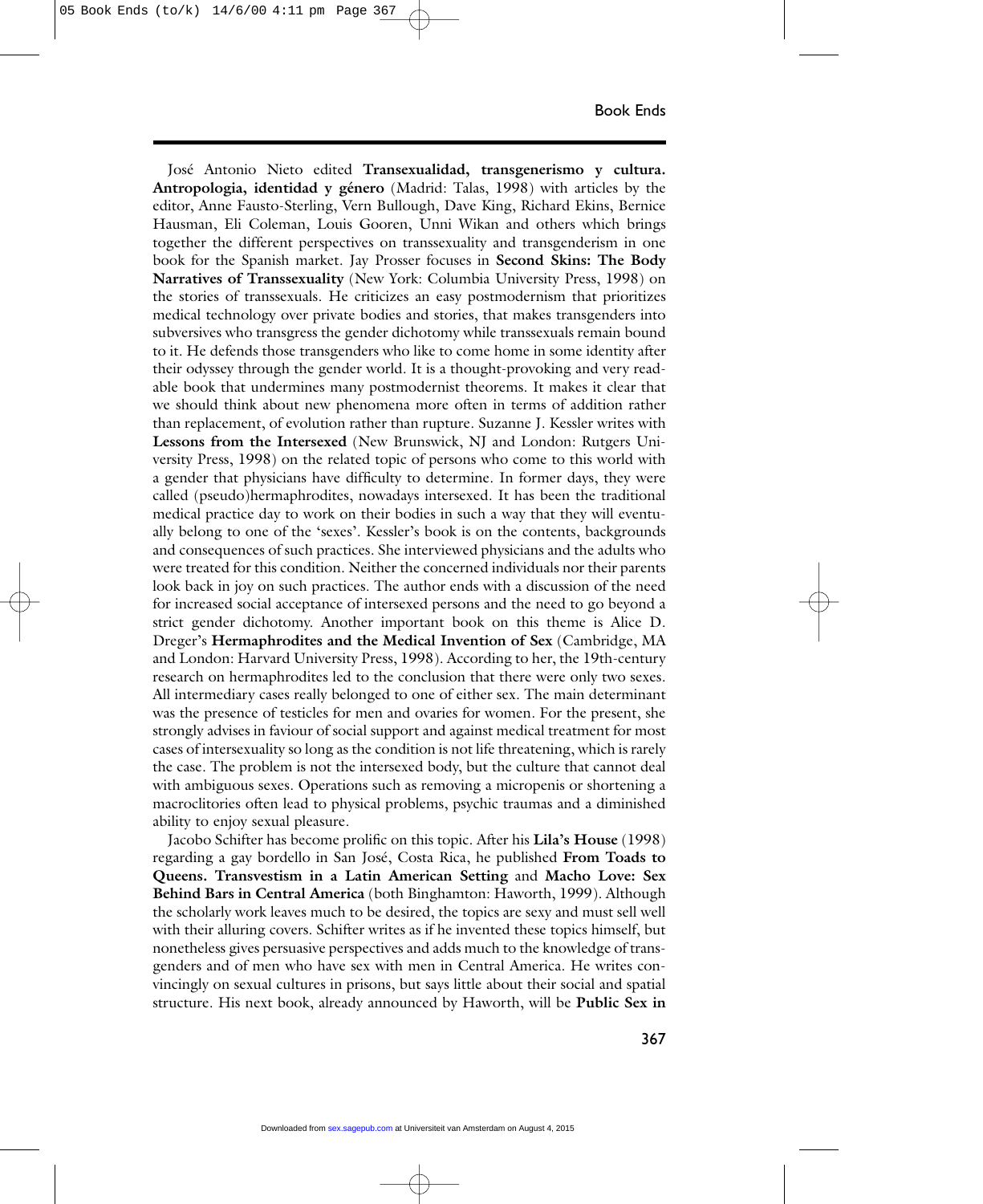**a Latin Society**. Bruce Bagemihl's well-illustrated **Biological Exuberance. Animal Homosexuality and Natural Diversity** (New York: St. Martin's Press, 1999) is a funny and intelligent overview. Nature offers many examples of gender and sexual variation: males bearing babes, females becoming males and other homo- and intersexual variations. The author opposes simple dichotomies and explanations of sexual practices and gender diversity in Darwinian terms of aims and benefits. Instead, he celebrates the exuberant sexual and gendered richness of the natural world that refuses rational explanation.

Philip Jenkins's **Moral Panic: Changing Concepts of the Child Molester in Modern America** (New Haven, CT and London: Yale University Press, 1998) is a remarkable history of a very real concept. As author of **Pedophiles and Priests. Anatomy of a Contemporary Crisis** (1996) he was well prepared to analyse the paedophile panic. He found that such moral panics could be seen to follow a 35 year cycle, with punitive legislation being requested in 1915, 1950 and 1985. After 1985, the paedophile craze did not abate, but continued to increase, notwithstanding major faulty accusations, for example of satanic ritual abuse. Jenkins sees several factors that might explain why the USA has this growing concern about sexual child abuse outside the family. He points to the feminization of American culture that has made the country much more sensitive to problems of sexual abuse. The expansion of the healthcare industry that has a financial stake in the continuing victimization of millions of clients is another factor. For the first time in history, it is not the predators but the victims that have become the centre of attention and they defend their central place. But the background to the panic is the lack of an answer to the irreversible sexualization of society and to the question of how to deal with sexual education under such conditions. In an earlier Book Ends I discussed the work of Bruce Rind, Robert Bauserman and Philip Tromovitch on the not-so-negative effects of adult–child sexual relations on young people. After this research was published in the *Psychological Bulletin*, the researchers and the bulletin were severely attacked in the press. Even the US Congress and Senate became involved in the scandal. The congress passed a resolution (355 votes against none, 12 July 1999) condemning the suggestion in the article 'that sexual relations between children and adults . . . are anything but abusive [and] destructive' and encouraging 'competent investigations to continue to research the effects of child sexual abuse'. It is incredible that there was not one sane and thinking member of Congress to oppose this resolution.

Quite another but parallel moral panic concerns urban sex. Political action to prohibit or prevent it is becoming widespread, but the main example remains New York and its mayor, Rudolph Giuliani, who introduced both 'zoning laws' and 'zero tolerance'. Together with the Walt Disney company, he turned Times Square from a sexy place into a family place. His zoning law forbids 'adult business' almost everywhere in New York, specifically within a 500-feet radius of a school, church or daycare centre and, remarkably, also from each other. The city's population complied with rather than opposed this policy and did not stage demonstrations against Giuliani's anti-sexual politics. The gentrification of Manhattan thus becomes a process of de-urbanization as the disappearing sexual worlds contributed to urban diveristy and cosmopolitanism. Several books and pamphlets contest the new urban morals. Michael Warner in his **The Trouble with Normal. Sex, Politics, and the Ethics**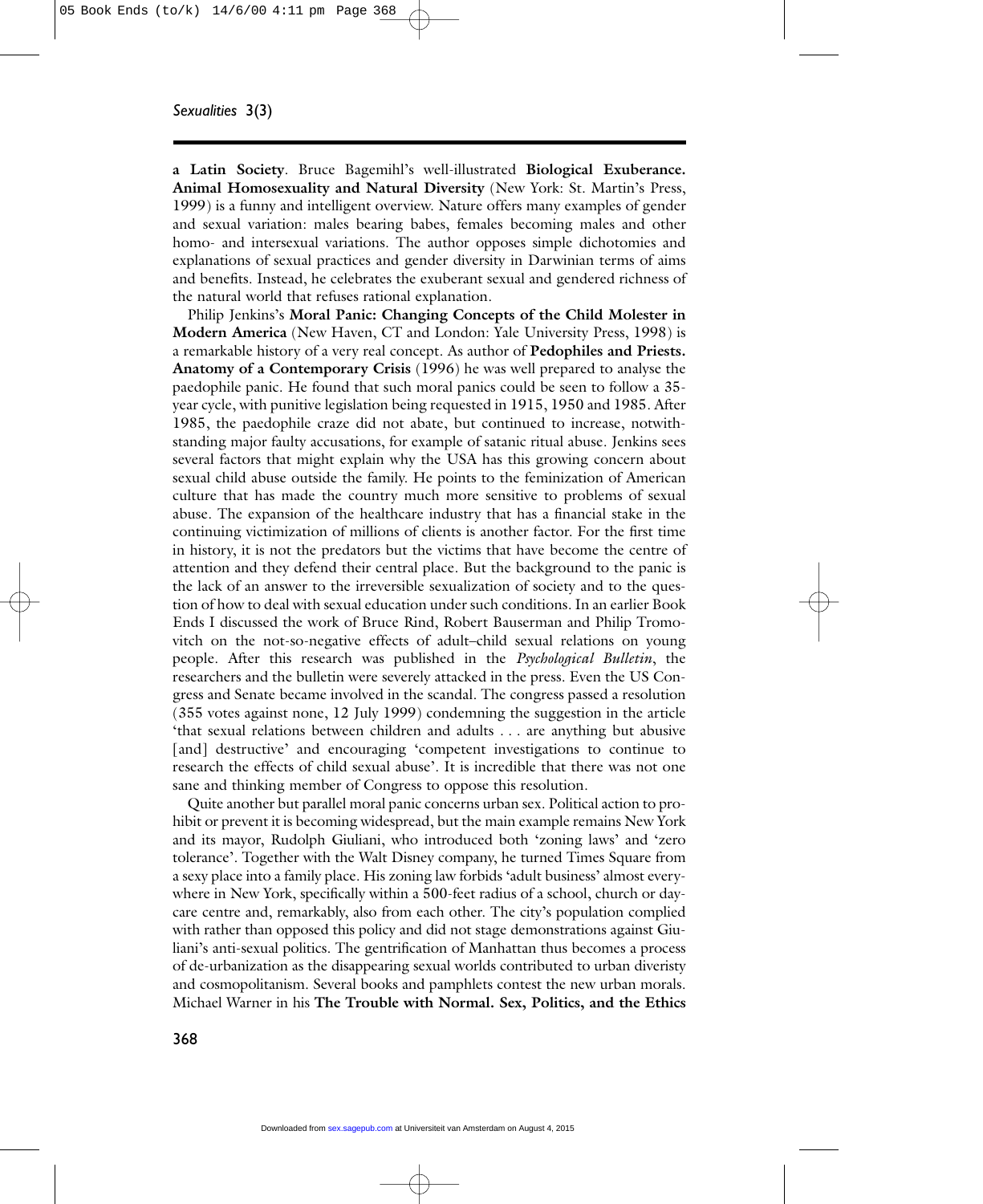**of Queer Life** (New York: The Free Press, 1999) discusses the zoning laws in a broader context of the normalization of gay life in the USA. His other examples are same-sex marriage and safe-sex policies. The high hopes Clinton raised with his election in 1992, have been shattered. His 'don't tell, don't ask' policies have doubled the numbers of gays and lesbians ejected from the army. He signed a law against the future possibility of same-sex marriage, while at the same time financing sex education that favours chastity outside marriage. Central concepts in Warner's analysis are sexual shame, that effects gays and lesbians as well as straights, and public sexual culture, that he eagerly defends in a period of increasing privatization of public space. **Sex Panic!** is both the name and the pamphlet (1997) of an organization that intends to defend public sexual culture in New York. Michael Warner is among the authors of the booklet, as are Douglas Crimp, Lisa Duggan and Allan Berubé. Samuel R. Delany, renowned science fiction author, wrote on the same topic **Times Square Red, Times Square Blue** (New York: New York University Press, 1999). The best part is a well-written and intimate memoir of social meetings and sexual exploits in and around Times Square. It is about the demise of a pleasure scene with its black and white hustlers, queers, vendors, homeless and drug addicts. The other part is a not-very-successful attempt at theorizing on queer space and culture. Illustrations are regrettably of poor quality. Bruce Benderson, author of the novel **User** (1994), gives in his essay **Toward The New Degeneracy** (New York: Edgewise, 1999) thick descriptions of the drug- and lustpermeated life of Times Square in earlier days. Benderson puts forward an interesting theory that the avant garde has become powerless because bohemians no longer intermingle with a 'culture of poverty' as they once did in Times Square. The fear Max Nordau expressed in **Degeneration** (1893) concerned both 'primitive' people and modern artists. The New Degeneracy Benderson wants to promote, intends to bring new vigour to artistic Bohemia by infusing the art world with the energy of lower classes. These books teach us a lot about North American culture. The best sentence I found in this regard, however, was in Paul Robinson's G**ay Lives: Homosexual Autobiography from John Addington Symonds to Paul Monette** (Chicago: The University of Chicago Press, 1999):

There is a curious purity of spirit about these [gay] American tales, which have little tolerance for the ambiguity and compromise Europeans seem able to live with. Americans, one might say, are fundamentalists even in their perversity. (p. xix)

The focus of this enchanting book, devoid of queer theory, is British and North American memoirs, including only three French examples: Gide, Genet and Green.

It is amazing to see the proliferation of English-language biographies about the Marquis de Sade. The opening of family archives cannot be the sole reason why Sade's name is once more becoming popular, two centuries after his main works were written. Laurence L. Bongie in **Sade: A Biographical Essay** (Chicago and London: The University of Chicago Press, 1998) is very critical of Sade's philosophy, but shows his ambivalence by his admiration of Sade's letters. He has fascinating new material on Sade's bisexual father, who married his wife to get access to his beloved adulterous princess, and who chose his male servants for their sodomitical inclinations. Sade's sexual appetite seems to have been bolstered by his father the Count and his uncle the Abbott, both voracious libertines. Francine du